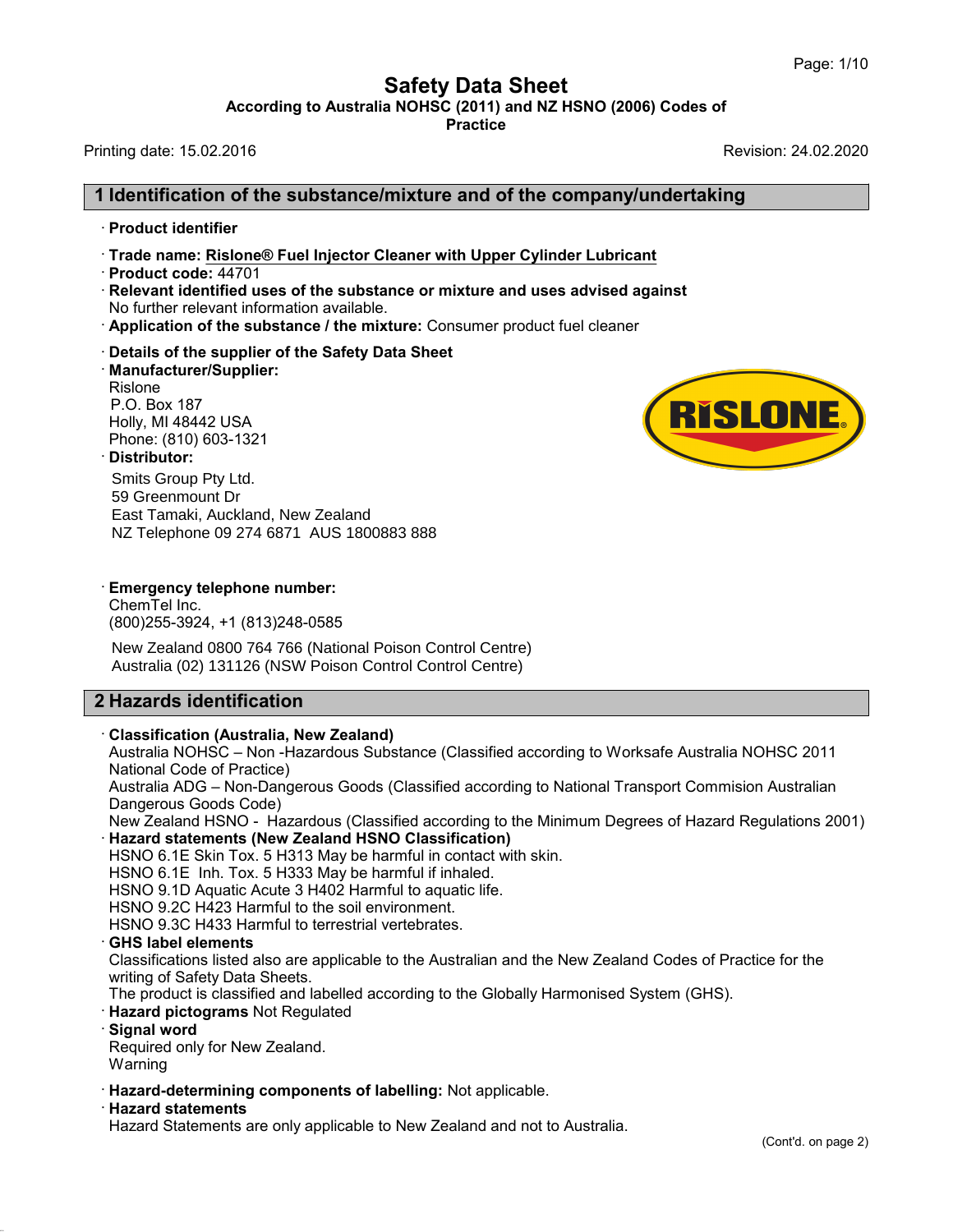**Safety Data Sheet<br>
A NOHSC (2011) and NZ HSNO (2006) Cod<br>
Practice** Page: 2/10<br>**According to Australia NOHSC (2011) and NZ HSNO (2006) Codes of**<br>Practice<br>Revision: 24.02.2020 Page: 2/10<br> **Safety Data Sheet**<br>
According to Australia NOHSC (2011) and NZ HSNO (2006) Codes of<br>
Printing date: 15.02.2016<br>
Revision: 24.02.2020<br>
Trade name: Bislone® Fuel Injector Cleaner with Unper Cylinder Lubricant

**Practice**

### **Trade name: Rislone® Fuel Injector Cleaner with Upper Cylinder Lubricant<br>Trade name: Rislone® Fuel Injector Cleaner with Upper Cylinder Lubricant**<br>Trade name: Rislone® Fuel Injector Cleaner with Upper Cylinder Lubricant iting date: 15.02.2016<br>**de name: Rislone® Fuel Injector Cleaner**<br>H423 Harmful to the soil environment.<br>H433 Harmful to terrestrial vertebrates.<br>H313 May be barmful in contact with skin de name: Rislone® Fuel Injector Cleaner wi<br>H423 Harmful to the soil environment.<br>H433 Harmful to terrestrial vertebrates.<br>H313 May be harmful in contact with skin.<br>H333 May be harmful if inhaled de name: Rislone® Fuel Injector Cleaner with Upper<br>H423 Harmful to the soil environment.<br>H433 Harmful to terrestrial vertebrates.<br>H313 May be harmful in contact with skin.<br>H333 May be harmful if inhaled.<br>H402 Harmful to aq

ision: 24.02.2020<br>(Cont'd. from page 1)

H423 Harmiul to the soli environment<br>
H433 Harmful to terrestrial vertebrate<br>
H313 May be harmful in contact with<br>
H333 May be harmful if inhaled.<br>
H402 Harmful to aquatic life.<br> **Precautionary statements**<br>
Precautionary S

H423 Harmful to the soil environment.<br>H433 Harmful to terrestrial vertebrates.<br>H313 May be harmful in contact with skin.<br>H333 May be harmful if inhaled.<br>H402 Harmful to aquatic life.<br>Precautionary statements H423 Harmful to the soil environment.<br>H433 Harmful to terrestrial vertebrates.<br>H313 May be harmful in contact with skin.<br>H333 May be harmful if inhaled.<br>H402 Harmful to aquatic life.<br>**Precautionary statements** 

H433 Harmful to terrestrial vertebrates.<br>H313 May be harmful in contact with skin.<br>H333 May be harmful if inhaled.<br>H402 Harmful to aquatic life.<br>**Precautionary statements**<br>Precautionary Statements are only applicable to Ne H313 May be harmful in contact with skin.<br>H333 May be harmful if inhaled.<br>H402 Harmful to aquatic life.<br>**Precautionary statements**<br>Precautionary Statements are only applicable to New Zealand and not to Australia.<br>P101 If m H333 May be harmful if inhaled.<br>
H402 Harmful to aquatic life.<br> **Precautionary statements**<br>
Precautionary Statements are only applicable to New<br>
P101 If medical advice is needed, have produ<br>
P102 Keep out of reach of child H402 Harmful to aquatic life.<br> **Precautionary statements**<br>
Precautionary Statements are only applicable to N<br>
P101 If medical advice is needed, have pro<br>
P102 Keep out of reach of children.<br>
P103 Read label before use.<br>
P2 **Precautionary statements**<br>
Precautionary Statements are only applicable to Nev<br>
P101 If medical advice is needed, have produ<br>
P102 Keep out of reach of children.<br>
P103 Read label before use.<br>
P273 Avoid release to the env

P101 If medical advice is needed, have product container or label at hand.<br>
P102 Keep out of reach of children.<br>
P103 Read label before use.<br>
P273 Avoid release to the environment.<br>
P304+P312 IF INHALED: Call a POISON CENT P101 If medical advice is needed, have product container or label at hand.<br>
P102 Keep out of reach of children.<br>
P103 Read label before use.<br>
P273 Avoid release to the environment.<br>
P273 Avoid release to the environment.<br>

From Bispose of contents/container in accordance with New York Composition Supplicable.<br> **3 Composition/information on ingredients**<br> **3 Composition/information on ingredients**<br> **3 Composition/information on ingredients** 

# **PB04+P312 IF INHALED: Call<br>P501 Dispose of conter<br>
- Other hazards There are no c<br>
Results of PBT and vPvB as<br>
PBT: Not applicable.<br>
vPvB: Not applicable.<br>
Composition/informatic**

| <b>Chemical characterisation: Mixtures</b> |                                                                                                                                                                      |            |  |  |
|--------------------------------------------|----------------------------------------------------------------------------------------------------------------------------------------------------------------------|------------|--|--|
| Components:                                |                                                                                                                                                                      |            |  |  |
|                                            | 64742-65-0 Distillates (petroleum), solvent-dewaxed heavy paraffinic<br>Carc. 1B, H350                                                                               | 90-100%    |  |  |
|                                            | 64742-47-8 Distillates (petroleum), hydrotreated light<br>Asp. Tox. 1, H304<br>Flam. Lig. 4, H227                                                                    | $9 - 10%$  |  |  |
|                                            | 64742-95-6 Solvent naphtha (petroleum), light arom.<br>Flam. Liq. 3, H226<br>Muta. 1B, H340; Carc. 1B, H350; Asp. Tox. 1, H304                                       | $0.1 - 1%$ |  |  |
|                                            | 732-26-3 Polyolefin alkyl<br>____________________<br><b>STOT RE 2, H373</b><br>Aquatic Acute 1, H400; Aquatic Chronic 1, H410<br>Acute Tox. 4, H302                  | $0.1 - 1%$ |  |  |
|                                            | 95-63-6 $ 1,2,4$ -trimethylbenzene<br>Flam. Liq. 3, H226<br>Aquatic Chronic 2, H411<br>Acute Tox. 4, H332; Skin Irrit. 2, H315; Eye Irrit. 2A, H319; STOT SE 3, H335 | $0.1 - 1%$ |  |  |

Aquatic Chronic 2, H411<br>Acute Tox. 4, H332; Skin Irrit. 2, H315; Eye Irrit. 2A, H319; STOT SE 3, H335<br>Additional information:<br>Note L: The classification as a carcinogen need not apply if it can be shown that the substance Additional information:<br>
Note L: The classification as a carcinogen need not apply if it can be shown than 3 % DMSO extract as measured by IP 346 'Determination of polycyclic base oils and asphaltene free petroleum fractio Additional information:<br>Note L: The classification as a carcinogen need not apply if it can be shown that the substance contains less<br>than 3 % DMSO extract as measured by IP 346 'Determination of polycyclic aromatics in un Note L: The classification as a carcinogen need not apply if it can be shown that the<br>than 3 % DMSO extract as measured by IP 346 'Determination of polycyclic aromat<br>base oils and asphaltene free petroleum fractions - Dime than 3 % DMSO extract as measure<br>base oils and asphaltene free petro<br>Institute of Petroleum, London. This<br>For the listed ingredient(s), the iden<br>For the wording of the listed Hazarc<br>**4 First aid measures**<br>Description of fi

Institute of Petroleum, London. This product meets these requirements.<br>
For the listed ingredient(s), the identity and exact percentages are being withheld as a trade secret.<br>
For the wording of the listed Hazard Statement **For the wording of the listed Hazard Statements refer to section 16.**<br> **First aid measures**<br> **Conscription of first aid measures**<br> **Conscription of first aid measures**<br> **Conscription of first aid measures**<br> **Consult docto** 

42.0.8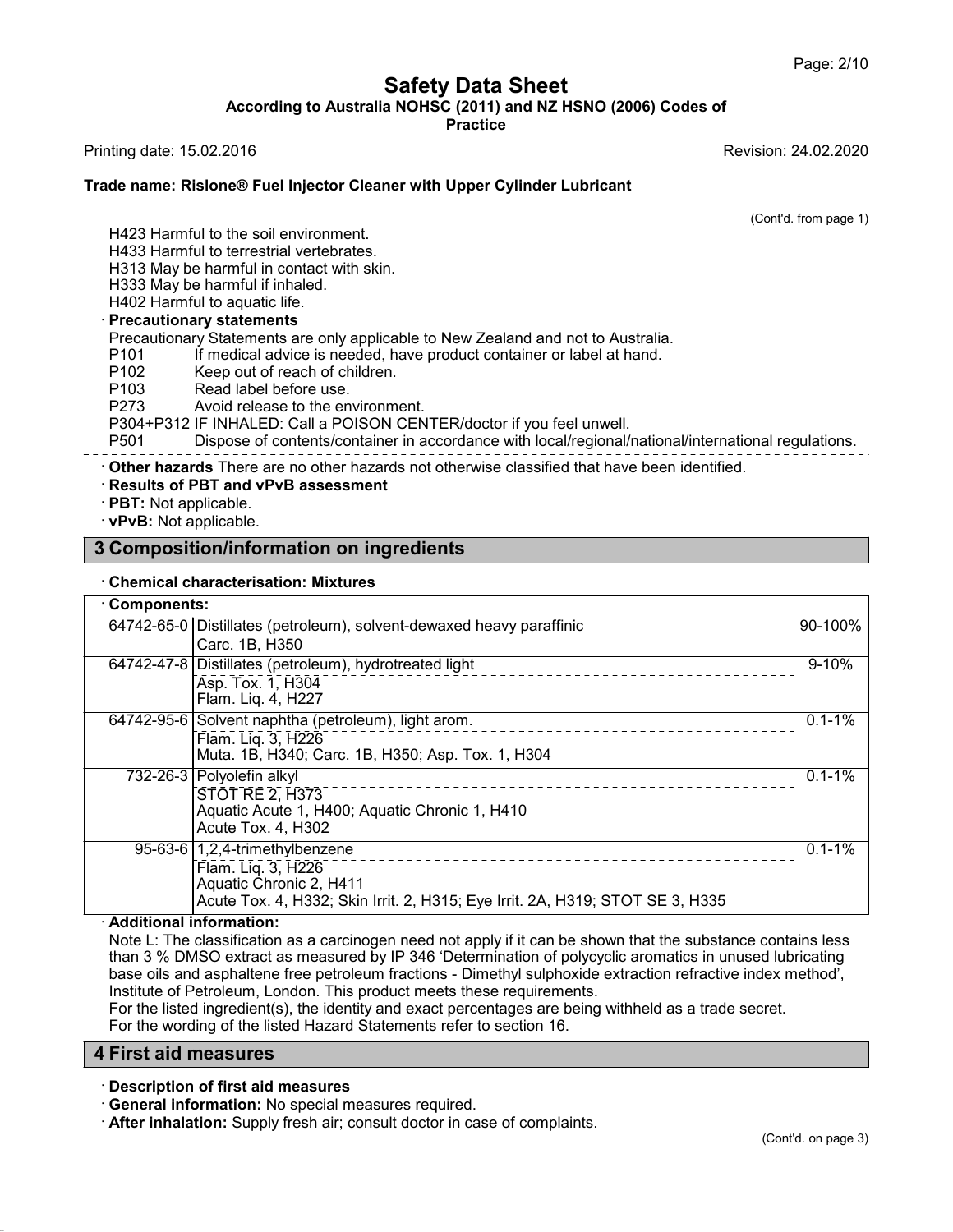**Safety Data Sheet<br>
A NOHSC (2011) and NZ HSNO (2006) Cod<br>
Practice** Page: 3/10<br>**According to Australia NOHSC (2011) and NZ HSNO (2006) Codes of**<br>Practice<br>Revision: 24.02.2020 Page: 3/10<br> **Safety Data Sheet**<br>
According to Australia NOHSC (2011) and NZ HSNO (2006) Codes of<br>
Printing date: 15.02.2016<br>
Revision: 24.02.2020<br>
Trade name: Bislone® Fuel Injector Cleaner with Unper Cylinder Lubricant

**Practice**

### **Trade name: Rislone® Fuel Injector Cleaner with Upper Cylinder Lubricant<br>Trade name: Rislone® Fuel Injector Cleaner with Upper Cylinder Lubricant**<br>Trade name: Rislone® Fuel Injector Cleaner with Upper Cylinder Lubricant inting date: 15.02.2016<br>**ade name: Rislone® Fuel Inje<br>· <b>After skin contact:**<br>Clean with water and soap.<br>· If skin irritation is experienced de name: Rislone® Fuel Injector Clear<br>After skin contact:<br>Clean with water and soap.<br>If skin irritation is experienced, consult a<br>After eve contact: **Example 15 Section 2016 Consult a doctor Cleaner Schild Clean with vater and soap.**<br>
If skin irritation is experienced, consult a doctor.<br> **After eye contact:**<br>
Remove contact lenses if worn.<br>
Rinse opened eve for several

ision: 24.02.2020<br>(Cont'd. from page 2)

After skin contact:<br>Clean with water and soap.<br>If skin irritation is experienced, consult a doct<br>After eye contact:<br>Remove contact lenses if worn.<br>Rinse opened eye for several minutes under<br>After swallowing:

- 
- Refler skin contact:<br>
Clean with water and soap.<br>
If skin irritation is experienced, consult a doctor.<br> **After eye contact:**<br>
Remove contact lenses if worn.<br>
Rinse opened eye for several minutes under running water. If sym If skin irritation is experienced, consult a doctor.<br> **After eye contact:**<br>
Remove contact lenses if worn.<br>
Rinse opened eye for several minutes under running water.<br> **After swallowing:**<br>
Rinse out mouth and then drink ple
- 

- **Example 2018 After eye contact:**<br>
Rinse opened eye for several minutes under running water. If symptoms persi-<br> **After swallowing:**<br> **Rinse out mouth and then drink plenty of water.**<br>
Do not induce vomiting; call for medi Rinse opened eye for several minutes une<br> **After swallowing:**<br>
Rinse out mouth and then drink plenty of<br>
Do not induce vomiting; call for medical h<br> **Most important symptoms and effects**,<br>
Slight irritant effect on eyes.<br> After swallowing:<br>
Rinse out mouth and then drink plenty of water.<br>
Do not induce vomiting; call for medical help immediately.<br>
Most important symptoms and effects, both acute and<br>
Slight irritant effect on eyes.<br>
Slight i Rinse out mouth and then drink plenty<br>Do not induce vomiting; call for medic<br>**Most important symptoms and effe**<br>Slight irritant effect on eyes.<br>Slight irritant effect on skin and mucou<br>Nausea in case of ingestion.<br>Gastric Do not induce vomiting; call for medical help immediately.<br> **Most important symptoms and effects, both acute and delayed**<br>
Slight irritant effect on eyes.<br>
Slight irritant effect on skin and mucous membranes.<br>
Nausea in ca Slight irritant effect on eyes.<br>
Slight irritant effect on skin and mucous membranes.<br>
Nausea in case of ingestion.<br>
Gastric or intestinal disorders when ingested.<br> **Indication of any immediate medical attention and specia** Slight irritant effect on skin and mucous<br>Nausea in case of ingestion.<br>Gastric or intestinal disorders when inge<br>**Indication of any immediate medical**<br>No further relevant information available<br>**5 Firefighting measures**<br>Ext
- No further relevant information available.<br> **Single Extinguishing measures<br>
Factinguishing agents:<br>
Foam<br>
Gaseous extinguishing agents:<br>
Foam**

### **5 Firefighting measures**<br>Extinguishing media

Foam Firefighting measures<br>Extinguishing media<br>Suitable extinguishing agents:<br>Foam<br>Gaseous extinguishing agents<br>Fire-extinguishing powder<br>Carbon dioxide **Suitable extinguishing agents:**<br>Foam<br>Gaseous extinguishing agents<br>Fire-extinguishing powder<br>Carbon dioxide Gaseous extinguishing agents<br>Fire-extinguishing powder<br>Carbon dioxide<br>· For safety reasons unsuitable extinguishing agents: W<br>· Special hazards arising from the substance or mixture • **Suitable extinguishing agents:**<br>
Foam<br>
Gaseous extinguishing agents<br>
Fire-extinguishing powder<br> **For safety reasons unsuitable extinguishing agents:** Water with full jet<br>
• **Special hazards arising from the substance or** 

- Gaseous extinguishing agents<br>
Fire-extinguishing powder<br>
Carbon dioxide<br>
 **For safety reasons unsuitable extinguishing agents:** Water with full jet<br>
 **Special hazards arising from the substance or mixture**<br>
Formation of • **For safety reasons unsuitable extinguishing agents:** Water with full jet<br>
• **Special hazards arising from the substance or mixture**<br> **Formation of toxic gases is possible during heating or in case of fire.**<br>
• **Advice f**
- 
- Formation of toxic gases is possible during heating or in case of fire.<br> **Advice for firefighters**<br> **Protective equipment:**<br>
Wear self-contained respiratory protective device.<br>
Wear fully protective suit.<br> **Additional info** Special hazards arising from the substance or mixture<br>
Formation of toxic gases is possible during heating or in case of fire.<br>
Advice for firefighters<br>
Protective equipment:<br>
Wear self-contained respiratory protective dev
- 

**6 Accidental release measures** 

### Advice for firefighters<br>
Protective equipment:<br>
Wear self-contained respiratory protective device<br>
Wear fully protective suit.<br> **Additional information:** No further relevant info<br> **6 Accidental release measures**<br>
Personal · **Personal precautions, protective equipment and emergency procedures Accidental release measures**<br> **Accidental release measures**<br> **Personal precautions, protective equipment and emergency procedure Sensure adequate ventilation**<br>
Wear protective equipment. Keep unprotected persons away.<br>
Fo Accidental release measures<br>Personal precautions, protective equipment and emergency procedures<br>Ensure adequate ventilation<br>Wear protective equipment. Keep unprotected persons away.<br>For large spills, use respiratory protec **Personal precautions, protective equipment and emergency**<br>Ensure adequate ventilation<br>Wear protective equipment. Keep unprotected persons away.<br>For large spills, use respiratory protective device against the effec<br>Particu

Ensure adequate ventilation<br>Wear protective equipment. Keep unprotected persons away.<br>For large spills, use respiratory protective device against the effects<br>Particular danger of slipping on leaked/spilled product.<br>**Enviro** 

Wear protective equipment. Keep unprotected persons away.<br>
For large spills, use respiratory protective device against the effects of fume<br>
Particular danger of slipping on leaked/spilled product.<br> **Environmental precautio** Particular danger of slipping on leaked/spilled product.<br> **Environmental precautions**<br>
Do not allow to enter sewers/ surface or ground water.<br>
Prevent from spreading (e.g. by damming-in or oil barriers).<br> **Methods and mate Environmental precautions**<br>Do not allow to enter sewers/ surface or ground water.<br>Prevent from spreading (e.g. by damming-in or oil barriers).<br>**Methods and material for containment and cleaning up**<br>Absorb with liquid-bind Do not allow to enter sewers/ surface or ground water.<br>Prevent from spreading (e.g. by damming-in or oil barriers).<br>**Methods and material for containment and cleaning up**<br>Absorb with liquid-binding material (sand, diatomit Prevent from spreading (e.g. by damming-in or oil barriers).<br> **Methods and material for containment and cleaning up**<br>
Absorb with liquid-binding material (sand, diatomite, acid bir<br>
Remove from the water surface (e.g. skim

Dispose of the material collected according to regulations.

42.0.8

See Section 8 for information on personal protection equipment.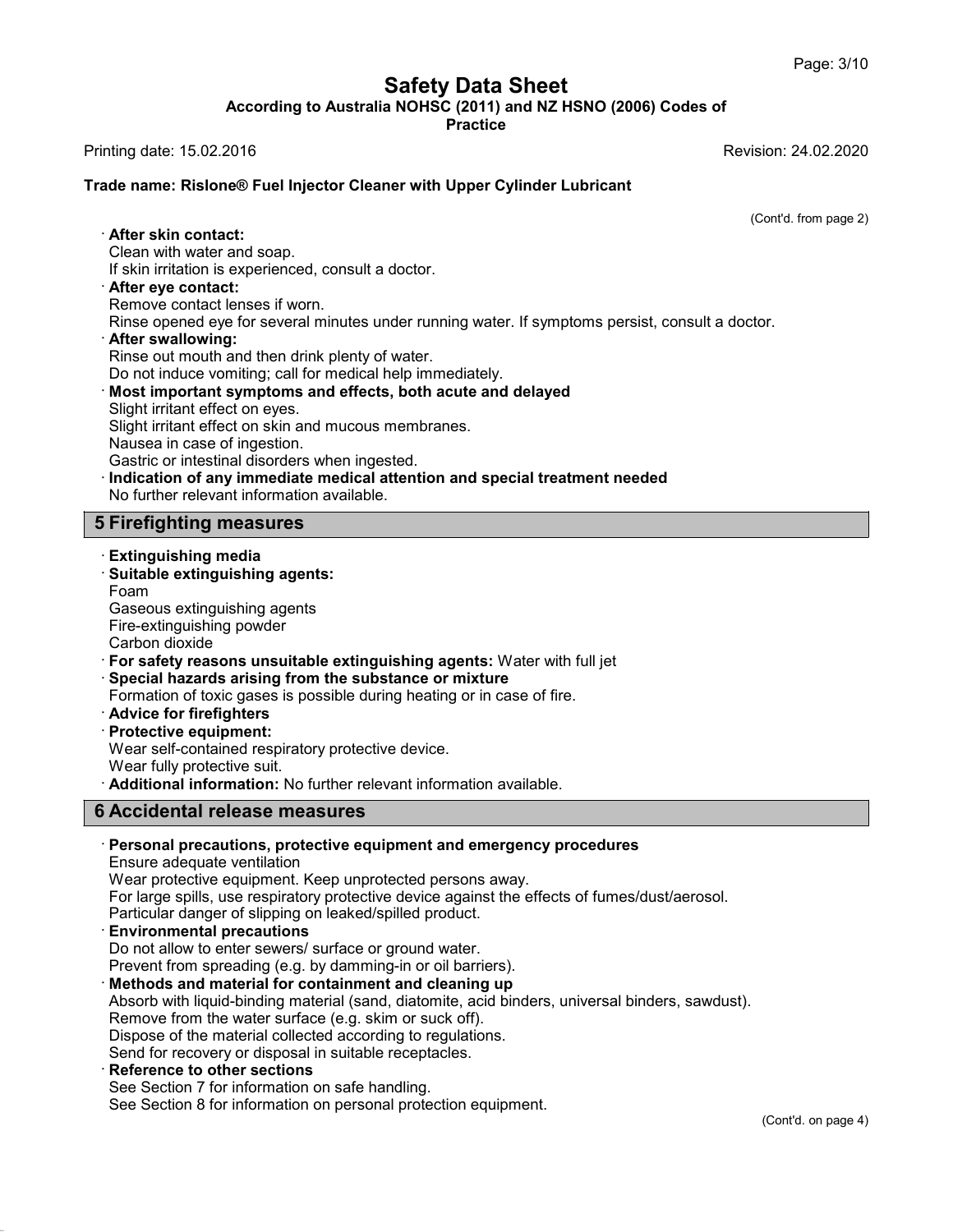**Safety Data Sheet<br>
A NOHSC (2011) and NZ HSNO (2006) Cod<br>
Practice** Page: 4/10<br>**According to Australia NOHSC (2011) and NZ HSNO (2006) Codes of**<br>Practice<br>Revision: 24.02.2020 Page: 4/10<br> **Safety Data Sheet**<br>
According to Australia NOHSC (2011) and NZ HSNO (2006) Codes of<br>
Printing date: 15.02.2016<br>
Revision: 24.02.2020<br>
Trade name: Bislone® Fuel Injector Cleaner with Unper Cylinder Lubricant

**Practice**

## **Trade name: Rislone® Fuel Injector Cleaner with Upper Cylinder Lubricant<br>Trade name: Rislone® Fuel Injector Cleaner with Upper Cylinder Lubricant**<br>Trade name: Rislone® Fuel Injector Cleaner with Upper Cylinder Lubricant iting date: 15.02.2016<br>de name: Rislone® Fuel Injector Cleaner wit<br>See Section 13 for disposal information.<br>**Handling and storage Fandling and Stockholms and Stockholms See Section 13 for disposal information.<br>
<b>7 Handling and storage**<br> **7 Handling:**<br> **Pandling:**

ision: 24.02.2020<br>(Cont'd. from page 3)

### · **Handling:**

See Section 13 for disposal information.<br> **Frecautions for safe handling**<br>
Precautions for safe handling<br>
Prevent formation of aerosols.<br>
Use only in well ventilated areas. **Handling and storage<br>
Handling:<br>
Precautions for safe handling<br>
Prevent formation of aerosols.<br>
Use only in well ventilated areas.<br>
Information about fire - and explosion** 

- **Exampling and storage**<br>
 **Handling:**<br>
 **Precautions for safe handling**<br>
 Prevent formation of aerosols.<br>
 **Use only in well ventilated areas.**<br>
 **Conditions for safe storage, including any incompatibilities**<br>
 **Sto**
- 
- 
- · **Storage:** Use only in well ventilated areas.<br> **Conditions for safe storage, including any incompatibilities**<br> **Conditions for safe storage, including any incompatibilities**<br> **Requirements to be met by storerooms and receptacles:**<br>
A
- Avoid storage near extreme heat, ignition sources or open flame.<br> **Conditions for safe storage, including any incompatibilities**<br> **Requirements to be met by storerooms and receptacles:**<br>
Avoid storage near extreme heat, ig Conditions for safe storage, inclu<br>Storage:<br>Requirements to be met by storer<br>Avoid storage near extreme heat, ig<br>Information about storage in one<br>Store away from oxidising agents.<br>Further information about storage
- Storage:<br>
Requirements to be met by storerooms and receptace<br>
Avoid storage near extreme heat, ignition sources or ope<br>
Information about storage in one common storage fa<br>
Store away from oxidising agents.<br>
Further informa Information about storage in one common storage facility:<br>Store away from foodstuffs.<br>Store away from oxidising agents.<br>Further information about storage conditions:<br>Store in cool, dry conditions in well sealed receptacles Information about storage in one common storage facility:<br>Store away from foodstuffs.<br>Store away from oxidising agents.<br>Further information about storage conditions:<br>Store in cool, dry conditions in well sealed receptacles Store away from oxidising agents.<br> **Further information about storage conditions:**<br>
Store in cool, dry conditions in well sealed receptacles.<br>
Keep container tightly sealed.<br> **8 Exposure controls/personal protection**<br>
Cont **Experiment Keep container tightly sealed.**<br> **Control specific end use(s)** No furthers<br> **Control parameters**<br> **Control parameters**<br> **Control parameters**

# **Exposure controls/personal prot<br>
Control parameters<br>
Ingredients with limit values that requir<br>
95-63-6 1,2,4-trimethylbenzene<br>
REL (USA) Long-term value: 125 mg/m<sup>3</sup>,**

• Specific end use(s) No further relevant information available.<br> **BEXPOSURE CONTROLS/PERSONAL protection**<br>
• Control parameters<br>
• Ingredients with limit values that require monitoring at the workplace:<br>
• 95-63-6 1,2,4-t Control parameters<br>
Ingredients with limit values that require monitoring at the v<br>
95-63-6 1,2,4-trimethylbenzene<br>
REL (USA) Long-term value: 125 mg/m<sup>3</sup>, 25 ppm<br>
TLV (USA) Long-term value: 123 mg/m<sup>3</sup>, 25 ppm Control parameters<br>
Ingredients with limit values that require monitoring at the v<br>
95-63-6 1,2,4-trimethylbenzene<br>
REL (USA) Long-term value: 125 mg/m<sup>3</sup>, 25 ppm<br>
TLV (USA) Long-term value: 123 mg/m<sup>3</sup>, 25 ppm<br> **DNELs:**

• **Ingredients with limit values that require monitoring at**<br> **95-63-6 1,2,4-trimethylbenzene**<br>
REL (USA) Long-term value: 125 mg/m<sup>3</sup>, 25 ppm<br>
TLV (USA) Long-term value: 123 mg/m<sup>3</sup>, 25 ppm<br>
• **DNELs:** No further relevant TLV (USA) Long-term value: 123 mg/m<sup>3</sup>, 25 ppm<br> **· DNELs:** No further relevant information available.<br> **· PNECs:** No further relevant information available.<br> **· Exposure controls**<br> **· Personal protective equipment:**<br>
· Gen

• **DNELs:** No further relevant information available.<br>• **PNECs:** No further relevant information available.<br>• **Exposure controls**<br>• **Personal protective equipment:**<br>• **General protective and hygienic measures:**<br>• The usual **PNECs:** No further relevant information available.<br> **Exposure controls**<br> **Personal protective equipment:**<br> **General protective and hygienic measures:**<br>
The usual precautionary measures are to be adhered to when handling c Exposure controls<br>
Personal protective equipment:<br>
General protective and hygienic measures:<br>
The usual precautionary measures are to be adhered to when<br>
Keep away from foodstuffs, beverages and feed.<br>
Immediately remove a Exposure controls<br>
Personal protective equipment:<br>
General protective and hygienic measures:<br>
The usual precautionary measures are to be adhered to when handl<br>
Keep away from foodstuffs, beverages and feed.<br>
Immediately re **Personal protective equipment:**<br> **General protective and hygienic measures:**<br>
The usual precautionary measures are to be adhered to when ha<br>
Keep away from foodstuffs, beverages and feed.<br>
Immediately remove all soiled an **General protective and hygienic measures:**<br>The usual precautionary measures are to be adh<br>Keep away from foodstuffs, beverages and feed.<br>Immediately remove all soiled and contaminated<br>Wash hands before breaks and at the e

Keep away from foodstuffs, beverages and feed.<br>Immediately remove all soiled and contaminated clothing.<br>Wash hands before breaks and at the end of work.<br>Do not inhale gases / fumes / aerosols.<br>Avoid contact with the eyes.<br> Keep away from foodstuffs, beverages and feed.<br>
Immediately remove all soiled and contaminated clothing.<br>
Wash hands before breaks and at the end of work.<br>
Do not inhale gases / fumes / aerosols.<br>
Avoid contact with the ey

Not required under normal conditions of use.<br>Use suitable respiratory protective device in case of insufficient ventilation. Do not inhale gases / fumes / aerosols.<br>Avoid contact with the eyes.<br>Avoid close or long term contact with the skin.<br>**Respiratory protection:**<br>Not required under normal conditions of use.<br>Use suitable respiratory protectiv Avoid contact with the eyes.<br>Avoid close or long term contact with the skin.<br>**Respiratory protection:**<br>Not required under normal conditions of use.<br>Use suitable respiratory protective device in case of insufficient ventila

Avoid close or long term contact with the skin.<br> **Respiratory protection:**<br>
Not required under normal conditions of use.<br>
Use suitable respiratory protective device in case of insuffic<br>
Use suitable respiratory protective **Protective devictive devictive devictive devictive devictive protection may be not hands:**<br>Protective gloves



42.0.8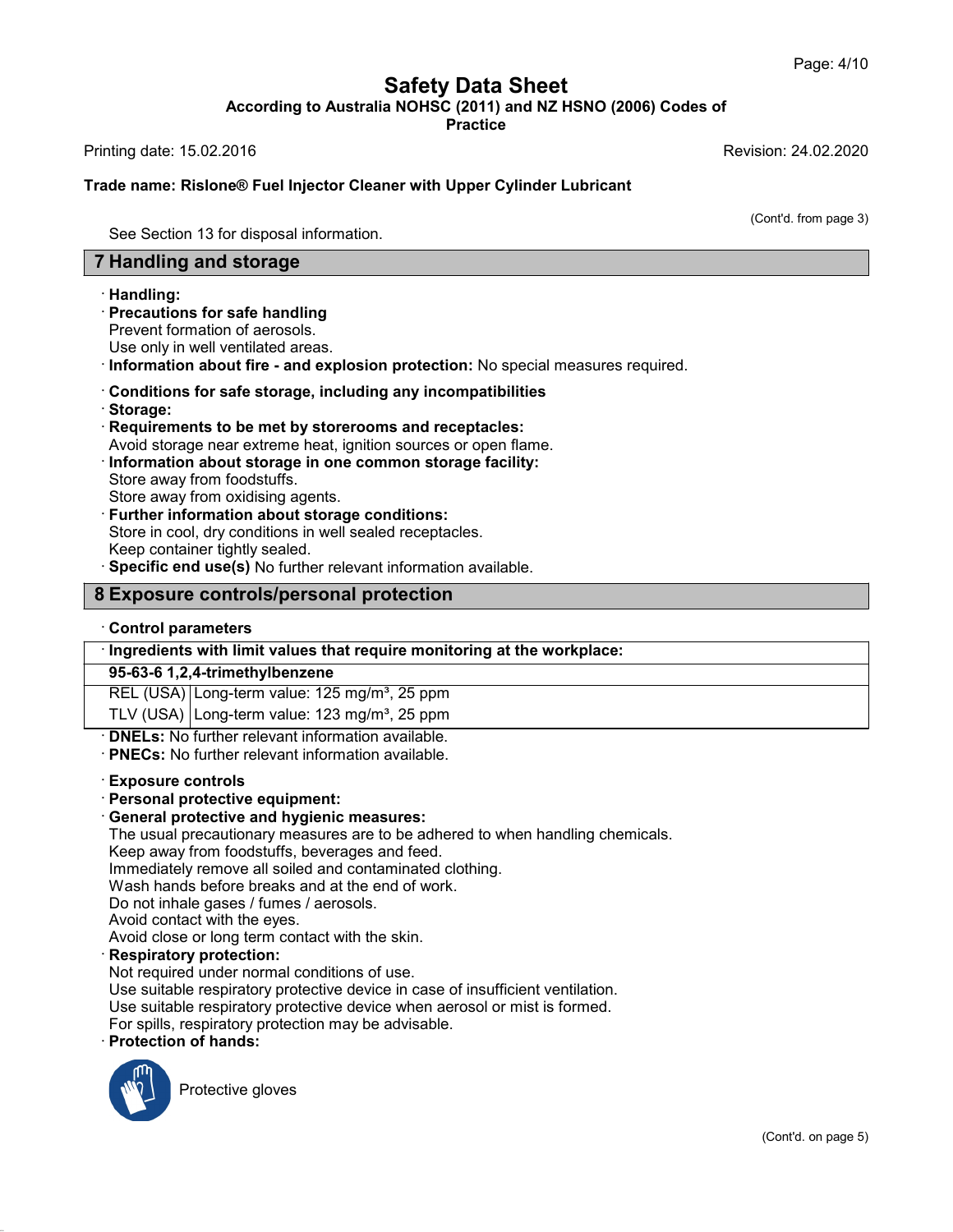**Safety Data Sheet**<br> **According to Australia NOHSC (2011) and NZ HSNO (2006) Codes of**<br>
Practice Page: 5/10<br> **Safety Data Sheet**<br>
According to Australia NOHSC (2011) and NZ HSNO (2006) Codes of<br>
Printing date: 15.02.2016<br>
Revision: 24.02.2020<br>
Trade name: Bislone® Fuel Injector Cleaner with Unper Cylinder Lubricant

**Practice**

# **Trade name: Rislone® Fuel Injector Cleaner with Upper Cylinder Lubricant**<br>Trade name: Rislone® Fuel Injector Cleaner with Upper Cylinder Lubricant

ision: 24.02.2020<br>(Cont'd. from page 4)<br>paration. The glove material has to be impermeable and resistant to the product/ the substance/ the preparation.<br>
The glove material has to be impermeable and resistant to the product/ the substance/ the preparation.<br>
• **Eye protect** material has to be impern<br>**ction:**<br>Safety glasses



42.0.8

**Example 2018**<br>
Safety glasses<br> **Exploreship Safety glasses**<br> **Physical and supervision of exposure into the environment:** No special requirements.<br> **Physical and chemical properties 9 Physical and chemical properties<br>
9 Physical and chemical properties**<br>
9 Physical and chemical properties

| · Risk management measures: No special requirements.                                                             | Elmitation and supervision of exposure into the environment: No special requirements.              |                     |  |  |  |
|------------------------------------------------------------------------------------------------------------------|----------------------------------------------------------------------------------------------------|---------------------|--|--|--|
| 9 Physical and chemical properties                                                                               |                                                                                                    |                     |  |  |  |
| Information on basic physical and chemical properties<br>· Appearance                                            |                                                                                                    |                     |  |  |  |
| Form:<br>Colour:<br>Odour:<br><b>Odour threshold:</b>                                                            | Slightly viscous liquid<br>Yellowish-gold<br>Petroleum-like<br>Not determined.                     |                     |  |  |  |
| · pH-value:<br><b>Melting point/Melting range:</b><br><b>Boiling point/Boiling range:</b>                        | Not determined.<br>Not determined.<br>Not determined.                                              |                     |  |  |  |
| · Flash point:                                                                                                   | 102 °C (216 °F)                                                                                    |                     |  |  |  |
| · Flammability (solid, gaseous):                                                                                 | Not applicable.                                                                                    |                     |  |  |  |
| · Auto/Self-ignition temperature:                                                                                | Not determined.                                                                                    |                     |  |  |  |
| · Decomposition temperature:                                                                                     | Not determined.                                                                                    |                     |  |  |  |
| · Self-igniting:                                                                                                 | Product is not self-igniting.                                                                      |                     |  |  |  |
| · Danger of explosion:                                                                                           | Product does not present an explosion hazard.                                                      |                     |  |  |  |
| <b>Explosion limits</b><br>Lower:<br>Upper:<br><b>Oxidising properties</b>                                       | Not determined.<br>Not determined.<br>Not determined.                                              |                     |  |  |  |
| · Vapour pressure:                                                                                               | Not determined.                                                                                    |                     |  |  |  |
| Density at 20 $^{\circ}$ C (68 $^{\circ}$ F):<br>· Relative density:<br>· Vapour density:<br>· Evaporation rate: | $0.853$ g/cm <sup>3</sup> (7.118 lbs/gal)<br>Not determined.<br>Not determined.<br>Not determined. |                     |  |  |  |
| · Solubility in / Miscibility with<br>water:                                                                     | Not miscible or difficult to mix.                                                                  |                     |  |  |  |
| · Partition coefficient (n-octanol/water): Not determined.                                                       |                                                                                                    |                     |  |  |  |
| · Viscosity<br>Dynamic:<br>Kinematic:<br><b>⋅ Other information</b>                                              | Not determined.<br>Not determined.<br>No further relevant information available.                   | (Cont'd. on page 6) |  |  |  |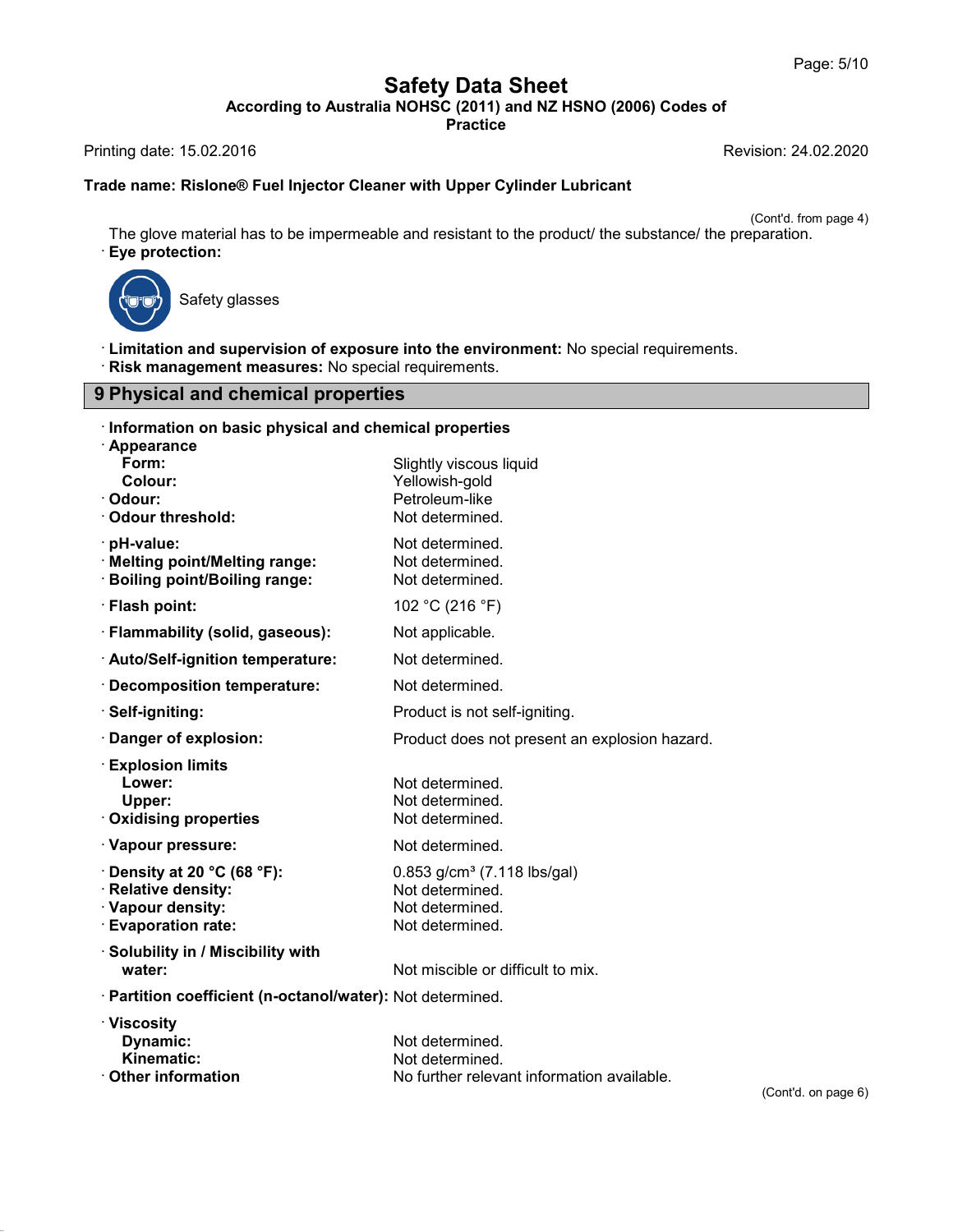## **Safety Data Sheet<br>
A NOHSC (2011) and NZ HSNO (2006) Cod<br>
Practice** Page: 6/10<br>**According to Australia NOHSC (2011) and NZ HSNO (2006) Codes of**<br>Practice<br>Revision: 24.02.2020 Page: 6/10<br> **Safety Data Sheet**<br>
According to Australia NOHSC (2011) and NZ HSNO (2006) Codes of<br>
Printing date: 15.02.2016<br>
Revision: 24.02.2020<br>
Trade name: Bislone® Fuel Injector Cleaner with Unper Cylinder Lubricant

**Practice**

**Trade name: Rislone® Fuel Injector Cleaner with Upper Cylinder Lubricant<br>Trade name: Rislone® Fuel Injector Cleaner with Upper Cylinder Lubricant**<br>Trade name: Rislone® Fuel Injector Cleaner with Upper Cylinder Lubricant Printing date: 15.02.2016<br>**10 Stability and reactivity<br><b>10 Stability and reactivity**<br>Reactivity No further relevant information

ision: 24.02.2020<br>(Cont'd. from page 5)

- 
- 
- 

**Conditionary: Reactivity**<br> **Conditionary: Reactivity**<br> **Reactivity** No further relevant information available.<br> **Chemical stability** Stable under normal temperatures and pressures.<br> **Thermal decomposition / conditions 10 Stability and reactivity**<br>
Reactivity No further relevant information available.<br>
Chemical stability Stable under normal temperatures and pressures.<br>
Thermal decomposition / conditions to be avoided:<br>
No decomposition

- 
- **Reactivity** No further relevant information available.<br> **Chemical stability** Stable under normal temperatures and<br> **Thermal decomposition / conditions to be avoided:**<br>
No decomposition if used and stored according to spec Chemical stability Stable under normal temperatures and pressures.<br>Thermal decomposition / conditions to be avoided:<br>No decomposition if used and stored according to specifications.<br>To avoid thermal decomposition do not ov Thermal decomposition / conditions to be avoided:<br>No decomposition if used and stored according to specific<br>To avoid thermal decomposition do not overheat.<br>Possibility of hazardous reactions<br>Toxic fumes may be released if To avoid thermal decomposition do not overheat.<br>**Possibility of hazardous reactions**<br>Toxic fumes may be released if heated above the d<br>Reacts with strong acids and oxidising agents.<br>**Conditions to avoid**<br>Keep away from hea **Possibility of hazardous reactions**<br>
Toxic fumes may be released if heated above the decomposition point.<br>
Reacts with strong acids and oxidising agents.<br> **Conditions to avoid**<br>
Keep away from heat and direct sunlight.<br>
S
- 
- 
- 
- **Conditions to avoid<br>
Keep away from heat and direct sunlight.<br>
Store away from oxidising agents.<br>
<b>Consigneright materials No further relevant information available.**<br> **Carbon monoxide and carbon dioxide**
- Store away from oxidising agents.<br> **11 Incompatible materials** No further relevant in<br> **11 Toxicological information**<br> **11 Toxicological information**<br> **11 Toxicological information**

**Hydrocarbons** 

## **11 Toxicological information**<br>Information on toxicological eff<br>Acute toxicity:<br>LD/LC50 values relevant for cla<br>Primary irritant effect

- 
- 
- · **Information on toxicological effects**
- 
- · **Skin corrosion/irritation:** Slight irritant effect on skin and mucous membranes.<br>· **Serious eye damage/irritation:** Slight irritant effect on eyes. Information on toxicological effects<br>
Information on toxicological effects<br>
ID/LC50 values relevant for classification: None.<br>
Primary irritant effect<br>
Skin corrosion/irritation: Slight irritant effect on skin and mucous m
- 
- Respiratory or skin sensitisation: No sensitising effects known.<br><u>· IARC (International Agency for Research on Cancer):</u><br>None of the ingredients are listed.<br>· Probable routes of exposure:

None of the ingredients are listed.<br> **Probable routes of exposure:**<br>
Ingestion.<br>
Inhalation.<br>
Eye contact.<br>
Skin contact.

Ingestion. Inhalation.

42.0.8

None of the ingredients are listed.<br> **Probable routes of exposure:**<br>
Inpestion.<br>
Eye contact.<br>
Skin contact.<br> **Acute effects (acute toxicity, irritation and corrosivity):**<br>
May be harmful if inhaled.<br>
May be harmful in con

- 
- **Acute effects (acute toxicity, irritation and corrosivity):**<br>May be harmful if inhaled.<br>May be harmful in contact with skin.<br>**Repeated dose toxicity:** Repeated exposure may cause skin dryness or cracking.
- 
- Inhalation.<br>
Eye contact.<br>
Skin contact.<br> **Acute effects (acute toxicity, irritation and corrosivity):**<br>
May be harmful in contact with skin.<br> **Repeated dose toxicity:** Repeated exposure may cause skin dryness or cracking.
- 
- 
- 
- Acute effects (acute toxicity, irritation and corrosivity):<br>
May be harmful if inhaled.<br>
May be harmful in contact with skin.<br>
Repeated dose toxicity: Repeated exposure may cause skin dryness or cracking.<br>
CRIR effects (ca

(Cont'd. on page 7)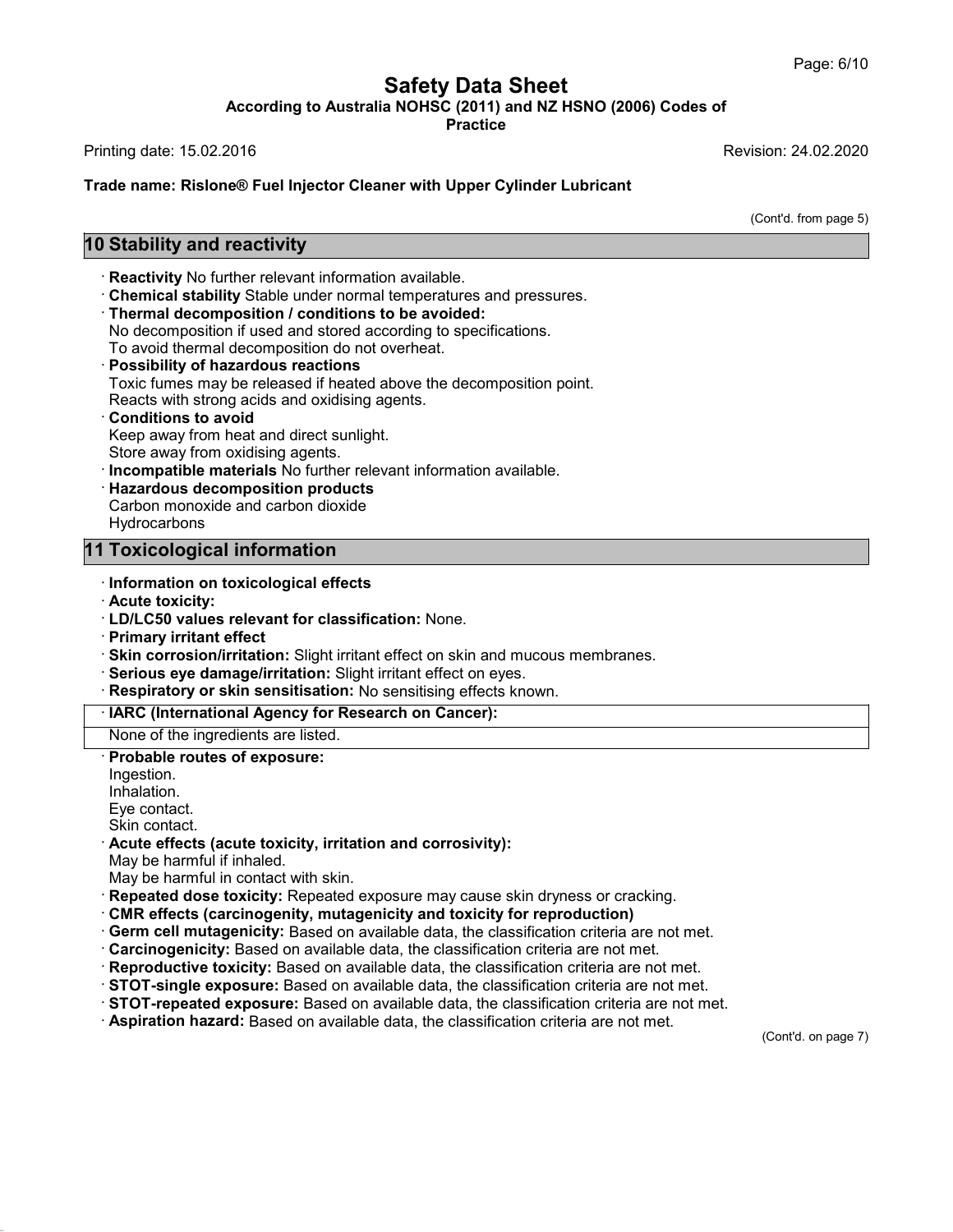**Safety Data Sheet<br>
A NOHSC (2011) and NZ HSNO (2006) Cod<br>
Practice** Page: 7/10<br>**According to Australia NOHSC (2011) and NZ HSNO (2006) Codes of**<br>Practice<br>Revision: 24.02.2020 Page: 7/10<br> **Safety Data Sheet**<br>
According to Australia NOHSC (2011) and NZ HSNO (2006) Codes of<br>
Printing date: 15.02.2016<br>
Revision: 24.02.2020<br>
Trade name: Bislone® Fuel Injector Cleaner with Unper Cylinder Lubricant

**Practice**

**Trade name: Rislone® Fuel Injector Cleaner with Upper Cylinder Lubricant<br>Trade name: Rislone® Fuel Injector Cleaner with Upper Cylinder Lubricant**<br>Trade name: Rislone® Fuel Injector Cleaner with Upper Cylinder Lubricant Printing date: 15.02.2016<br>**Trade name: Rislone® Fuel Injector Cleane**<br>**12 Ecological information**<br>Toxicity

ision: 24.02.2020<br>(Cont'd. from page 6)

## **Ecological informatio**<br>- Toxicity<br>- Aquatic toxicity:<br>- 732-26-3 Polyolefin alkyl **Ecological information<br>Toxicity<br>Aquatic toxicity:<br>732-26-3 Polyolefin alkyl<br>LC50 | 0.061 mg/l (zebra fish)**

### · **Toxicity**

Market Corner (2015)<br>1922-26-3 Polyolefin alkyl<br>2050 O.061 mg/l (zebra fish)<br>2015 Persistence and degradability No further relevant information available. · **Persistence and degradability** No further relevant information available. · **Bioaccumulative potential** No further relevant information available. · **Mobility in soil** No further relevant information available. · **New Zealand HSNO Environmental Code(s)** EC30 | 0.001 high (zebia hsh)<br> **Persistence and degradability** No further relevant inform<br> **Bioaccumulative potential** No further relevant informatio<br> **Mobility in soil No further relevant information available.**<br> **New Zea** 

Persistence and degradability No further relevant inform<br>Bioaccumulative potential No further relevant informatio<br>Mobility in soil No further relevant information available.<br>New Zealand HSNO Environmental Code(s)<br>HSNO Clas

Hobility in soil No further relevant information available.<br>
New Zealand HSNO Environmental Code(s)<br>
HSNO Class 9.1D =Harmful to aquatic life.<br>
HSNO Class 9.3C =Harmful to the soil environment.<br>
HSNO Class 9.3C =Harmful to • **New Zealand HSNO Environmental Code(s)**<br>
HSNO Class 9.1D = Harmful to aquatic life.<br>
HSNO Class 9.2C = Harmful to terrestrial vertebrates.<br>
• **Ecotoxical effects:**<br>
• **Remark:** Due to mechanical actions of the product (

• **Remark:** Due to mechanical actions of the product (e.g. agglutinations), damages may occur.<br>• **Additional ecological information:**<br>• **General notes:**<br>• Do not allow undiluted product or large quantities of it to reach g HSNO Class 9.3C =Harmful to terrestrial vertebrates.<br> **Ecotoxical effects:**<br> **Remark:** Due to mechanical actions of the product (e.g. agglutinations), damages may occur.<br> **Additional ecological information:**<br> **Ceneral note** • **Remark:** Due to mechanical actions of the product (e.g. agglutinations), defined and **Consequential information:**<br>• **General notes:**<br>• **Do not allow undiluted product or large quantities of it to reach ground wat**<br>• **Re** 

- 
- 

Do not allow undiluted product or large qua<br> **13 Disposal considerations**<br> **13 Disposal considerations**<br> **13 Disposal considerations**<br> **13 Disposal considerations** • **vPvB:** Not applicable.<br>
• **Other adverse effects** No further rel<br> **B Disposal considerations**<br>
• Waste treatment methods<br>
• Recommendation<br>
• Must not be disposed together with h

### · **Recommendation**

**Disposal considerations**<br>
Waste treatment methods<br>
Recommendation<br>
Must not be disposed together with household garbage. Do not allow product to reach sewage system.<br>
Contact waste processors for recycling information.<br>
C **Disposal considerations**<br>
Waste treatment methods<br>
Recommendation<br>
Must not be disposed together with household garbage. Do<br>
Contact waste processors for recycling information.<br>
Can be burned with household garbage after **Properties and adhering to the necessary for the necessary for allow product to**<br>Contact waste processors for recycling information.<br>Can be burned with household garbage after consulting with the waste disposal<br>pertinent

**Can be disposed together with household garbage. Do not allow product to reach sewage system.**<br>Contact waste processors for recycling information.<br>Can be burned with household garbage after consulting with the waste dispo pertinent authorities and adhering to the necessary technical regulations.

42.0.8

**Recommendation:**<br>Disposal must be made according to official regulations. Partinent authorities and adhering to the necessary technical regulations.<br> **Uncleaned packaging:**<br> **Recommendation:**<br>
Disposal must be made according to official regulations.<br>
Packagings that may not be cleansed are to be pertinent authorities and adnering to the<br> **14 Transport information**<br> **14 Transport information**<br> **14 Transport information**<br> **19 Transport information**<br> **19 Transport information** Packagings that may not be cleansed are to be disposed of in the same manner as the product.<br>**14 Transport information** 

| <b>4 Transport information</b> |                 |  |  |  |
|--------------------------------|-----------------|--|--|--|
| ∙ UN-Number                    |                 |  |  |  |
| · DOT, ADG, IMDG, IATA         | Not Regulated   |  |  |  |
| · UN proper shipping name      |                 |  |  |  |
| · DOT, ADG, IMDG, IATA         | Not Regulated   |  |  |  |
| · Transport hazard class(es)   |                 |  |  |  |
| · DOT, ADG, IMDG, IATA         |                 |  |  |  |
| ∴Class                         | Not Regulated   |  |  |  |
| · Packing group                |                 |  |  |  |
| · DOT, ADG, IMDG, IATA         | Not Regulated   |  |  |  |
| · Environmental hazards:       | Not applicable. |  |  |  |
| · Special precautions for user | Not applicable. |  |  |  |
|                                |                 |  |  |  |
|                                |                 |  |  |  |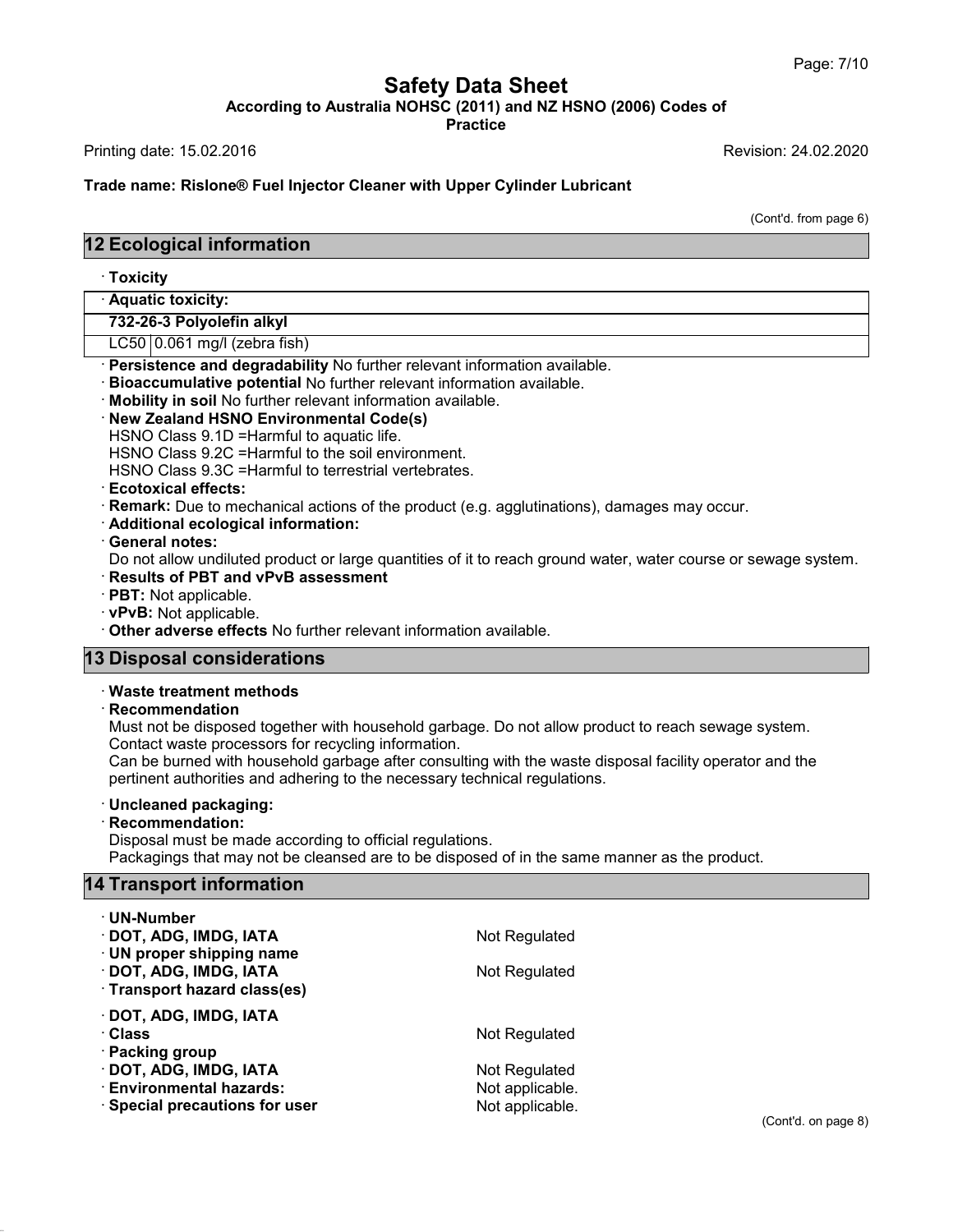**Safety Data Sheet<br>
A NOHSC (2011) and NZ HSNO (2006) Cod<br>
Practice** Page: 8/10<br>**According to Australia NOHSC (2011) and NZ HSNO (2006) Codes of**<br>Practice<br>Revision: 24.02.2020 Page: 8/10<br> **Safety Data Sheet**<br>
According to Australia NOHSC (2011) and NZ HSNO (2006) Codes of<br>
Printing date: 15.02.2016<br>
Revision: 24.02.2020<br>
Trade name: Bislone® Fuel Injector Cleaner with Unper Cylinder Lubricant

**Practice**

**Trade name: Rislone® Fuel Injector Cleaner with Upper Cylinder Lubricant<br>Trade name: Rislone® Fuel Injector Cleaner with Upper Cylinder Lubricant**<br>Trade name: Rislone® Fuel Injector Cleaner with Upper Cylinder Lubricant

ision: 24.02.2020<br>(Cont'd. from page 7)

inting date: 15.02.2016<br>**ade name: Rislone® Fuel Injector Cleaner with Upper Cylinde**<br>· Transport in bulk according to Annex II of Marpol<br>and the IBC Code Mot applica de name: Rislone® Fuel Injector Cleaner with Upper Cylinder Lubricant<br>Transport in bulk according to Annex II of Marpol<br>and the IBC Code Mot applicable.<br>Regulatory information Trade name: Rislone® Fuel Injector Cleane<br>
15 Transport in bulk according to Annex<br>
16 Regulatory information<br>
15 Regulatory information<br>
16 Safety, health and environmental regulation

· Transport in bulk according to Annex II of Marpol<br>
in Regulatory information<br> **Example 1998**<br>
Safety, health and environmental regulations/legislation specific for the substance or mixture<br>
• United States (USA)<br>
• SARA and the IBC Code<br> **Example States (USA)**<br>
For United States (USA)<br>
For SARA<br>
For States (USA)<br>
For Sarah Section 355 (oxtrapply because

| <u>18 Regulatory Information</u>                                                                                                  |  |  |
|-----------------------------------------------------------------------------------------------------------------------------------|--|--|
| Safety, health and environmental regulations/legislation specific for the substance or mixture<br>· United States (USA)<br>· SARA |  |  |
| · Section 355 (extremely hazardous substances):                                                                                   |  |  |
| None of the ingredients are listed.                                                                                               |  |  |
| · Section 313 (Specific toxic chemical listings):                                                                                 |  |  |
| None of the ingredients are listed.                                                                                               |  |  |
| · TSCA (Toxic Substances Control Act):                                                                                            |  |  |
| All ingredients are listed.                                                                                                       |  |  |
| <b>Carcinogenic Categories</b>                                                                                                    |  |  |
| · IARC (International Agency for Research on Cancer)                                                                              |  |  |
| None of the ingredients are listed.                                                                                               |  |  |
| <b>Australian Inventory of Chemical Substances</b>                                                                                |  |  |
| All ingredients are listed.                                                                                                       |  |  |
|                                                                                                                                   |  |  |

**All ingredients are listed.**<br>• **IARC (International Agency for Research on Cancer)**<br>• None of the ingredients are listed.<br>• **All ingredients are listed.**<br>• **Standard for the Uniform Scheduling of Medicines and Poisons**<br>• Standard for the Uniform Sc<br>
TGA Schedule 5 poison (Hydre<br>
HSNO Chemical Classification<br>
1330-20-7 xylene<br>
100-41-4 ethylbenzene

Mustralian Inventory of Chemical Substances<br>
All ingredients are listed.<br>
Standard for the Uniform Scheduling of Medicines and Poisons<br>
TGA Schedule 5 poison (Hydrocarbon Liquids) S5<br>
HSNO Chemical Classification and Infor All ingredients are listed.<br>
• **Standard for the Uniform Scheduling of Medicines and Poisons**<br>
TGA Schedule 5 poison (Hydrocarbon Liquids)<br>
• HSNO Chemical Classification and Information Database (CCID)<br>
1330-20-7 xylene **• HSNO Chemical Classification and Information Databas**<br>
1330-20-7 xylene<br>
100-41-4 ethylbenzene<br> **• New Zealand Inventory of Chemicals (NZIOC)**<br>
All ingredients are listed.

# Transform Schedule 5<br>
100-41-4 ethylbenzene<br>
100-41-4 ethylbenzene<br>
100-41-4 ethylbenzene<br>
100-41-4 ethylbenzene<br>
100-41-4 ethylbenzene

All ingredients are listed.<br>
The Vall ingredients are listed.<br> **Chemical safety assessment<br>
New Zealand Inventory of Chemical All ingredients are listed.**<br>
Chemical safety assessment<br>
New Zealand<br>
Group Standard Allocation 100-41-4 ethylbenzene<br>
New Zealand Inventory of Chemicals (NZIOC)<br>
All ingredients are listed.<br>
Chemical safety assessment<br>
New Zealand<br>
Group Standard Allocation and EPA Approval Code:<br>
Fuel Additives (Subsidiary Hazard) New Zealand Inventory of Chemicals (NZIOC)<br>All ingredients are listed.<br>Chemical safety assessment<br>New Zealand<br>Group Standard Allocation and EPA Approval Code:<br>Fuel Additives (Subsidiary Hazard) Group Standard 2006<br>HSNO App France Constitute Constitution of the University of Subsidiary<br>Fuel Additives (Subsidiary Hazard) Group Standard 2006<br>Fuel Additives (Subsidiary Hazard) Group Standard 2006<br>HSNO Approval-HSR002585<br>HSNO Control & Classes: 6 All ingredients are listed.<br> **Chemical safety assessment**<br>
New Zealand<br>
Group Standard Allocation and EPA A<br>
Fuel Additives (Subsidiary Hazard) Gre<br>
HSNO Approval-HSR002585<br>
HSNO Control & Classes: 6.1E, 9.1D,<br>
Approved Ha Chemical safety assessment<br>New Zealand<br>Group Standard Allocation and EPA Approval Code:<br>Fuel Additives (Subsidiary Hazard) Group Standard 2006<br>HSNO Approval-HSR002585<br>HSNO Control & Classes: 6.1E, 9.1D, 9.2C, 9.3C Trigger New Zealand<br>Group Standard Allocation and EPA Appro<br>Fuel Additives (Subsidiary Hazard) Group<br>HSNO Approval-HSR002585<br>HSNO Control & Classes: 6.1E, 9.1D, 9.2<br>Approved Handler Not Required<br>Location Certificate Not Required<br>T Group Standard Allocation and EPA Approversively Hastard Croup Standard Croup Standard Croup Standard Control & Classes: 6.1E, 9.1D, 9.2C<br>Approved Handler Not Required<br>Location Certificate Not Required<br>Location Certificate Fuel Additives (Subsidiary Hazard) Group Standard<br>HSNO Approval-HSR002585<br>HSNO Control & Classes: 6.1E, 9.1D, 9.2C, 9.3C T<br>Approved Handler Not Required<br>Location Certificate Not Required<br>Tracking Trigger Quantities Not app HSNO Approval-HSR002585<br>HSNO Control & Classes: 6.1E, 9.1D, 9.2C, 9.3C Trigg<br>Approved Handler Not Required<br>Location Certificate Not Required<br>Tracking Trigger Quantities Not applicable<br>Signage Trigger Quantities 10 000L (9. Approved Handler Not Required<br>
Location Certificate Not Required<br>
Tracking Trigger Quantities Not applicable<br>
Signage Trigger Quantities 10 000L (9.1D)<br>
Emergency Response Plan trigger Quantities 10 000L (9.1D)<br> **Named dan** Approved Handler Not Required<br>
Location Certificate Not Required<br>
Tracking Trigger Quantities 10 000L (9.1D)<br>
Signage Trigger Quantities 10 000L (9.1D)<br> **Emergency Response Plan trigger Quantities 10 000L (9.1D)**<br> **Named d** Signage Trigger Quantities 10 000L (9.1D)<br>
Emergency Response Plan trigger Quantities 10 000L (9.1D)<br> **Named dangerous substances - ANNEX I** None of the ingredients are listed.<br> **Concern regulations, limitations and prohib** 

## Substances of very high concern (SVHC) according to REACH, Article 57<br>None of the ingredients are listed.<br>16 Other information

42.0.8

**16 Other regulations, limitations and Substances of very high concern<br>
16 Other information<br>
16 Other information<br>
This information is based on our properation of the ingredients are listed.<br>
16 Other information is based** Substances of very high concern (SVHC) according to REACH, Article 57<br>
None of the ingredients are listed.<br>
Other information<br>
This information is based on our present knowledge. However, this shall not constitute a guaran Substances of very high concern (OVRO) according to REACH, Article of<br>None of the ingredients are listed.<br>This information<br>This information is based on our present knowledge. However, this shall not constitute a gual<br>speci extee for any<br>(Cont'd. on page 9)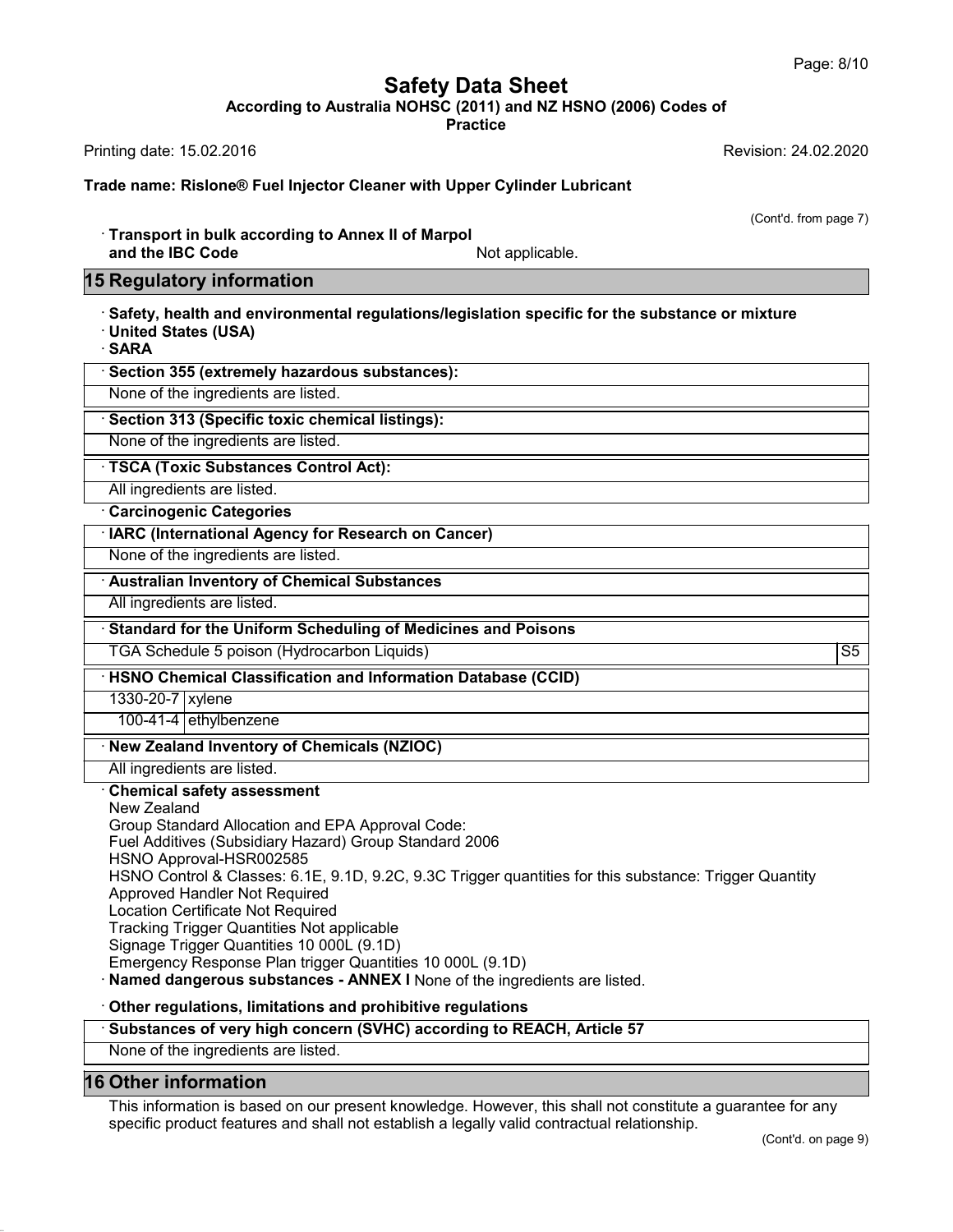**Safety Data Sheet<br>
A NOHSC (2011) and NZ HSNO (2006) Cod<br>
Practice** Page: 9/10<br>**According to Australia NOHSC (2011) and NZ HSNO (2006) Codes of**<br>Practice<br>Revision: 24.02.2020 Page: 9/10<br> **Safety Data Sheet**<br>
According to Australia NOHSC (2011) and NZ HSNO (2006) Codes of<br>
Printing date: 15.02.2016<br>
Revision: 24.02.2020<br>
Trade name: Bislone® Fuel Injector Cleaner with Unper Cylinder Lubricant

**Practice**

# **Trade name: Rislone® Fuel Injector Cleaner with Upper Cylinder Lubricant<br>Trade name: Rislone® Fuel Injector Cleaner with Upper Cylinder Lubricant**<br>Trade name: Rislone® Fuel Injector Cleaner with Upper Cylinder Lubricant

ision: 24.02.2020<br>(Cont'd. from page 8)

rang date: 19:92:2919<br> **ade name: Rislone® Fuel Inj<br>
Relevant phrases**<br>
H226 Flammable liquid and v<br>
H227 Combustible liquid. Trade name: Rislone® Fuel Injector Cleaner with Upper Cylinder Lubricant<br>· Relevant phrases<br>H226 Flammable liquid and vapour.<br>H227 Combustible liquid.<br>H302 Harmful if swallowed. de name. Kisione® Puer injector Cle<br>Relevant phrases<br>H226 Flammable liquid and vapour.<br>H227 Combustible liquid.<br>H302 Harmful if swallowed.<br>H304 May be fatal if swallowed and er **Relevant phrases**<br>H226 Flammable liquid and vapour<br>H227 Combustible liquid.<br>H302 Harmful if swallowed.<br>H304 May be fatal if swallowed and<br>H315 Causes skin irritation Relevant phrases<br>H226 Flammable liquid and vapour.<br>H227 Combustible liquid.<br>H302 Harmful if swallowed.<br>H304 May be fatal if swallowed and enters airways.<br>H315 Causes skin irritation.<br>H319 Causes serious eve irritation. Relevant phrases<br>H226 Flammable liquid and vapour.<br>H227 Combustible liquid.<br>H302 Harmful if swallowed.<br>H304 May be fatal if swallowed and er<br>H315 Causes skin irritation.<br>H319 Causes serious eye irritation.<br>H332 Harmful if H226 Flammable liquid and vapour.<br>H227 Combustible liquid.<br>H302 Harmful if swallowed.<br>H304 May be fatal if swallowed and enters air<br>H315 Causes serious eye irritation.<br>H332 Harmful if inhaled.<br>H332 Harmful if inhaled.<br>H335 H315 Causes skin irritation.<br>H319 Causes serious eye irritation.<br>H332 Harmful if inhaled.<br>H335 May cause respiratory irritation.<br>H340 May cause genetic defects. H302 Harmful if swallowed.<br>H304 May be fatal if swallowed and enters airwa<br>H315 Causes skin irritation.<br>H319 Causes serious eye irritation.<br>H332 Harmful if inhaled.<br>H335 May cause respiratory irritation.<br>H340 May cause gen H304 May be fatal if swallowed and enters a<br>H315 Causes skin irritation.<br>H319 Causes serious eye irritation.<br>H332 Harmful if inhaled.<br>H335 May cause respiratory irritation.<br>H340 May cause genetic defects.<br>H350 May cause ca H315 Causes skin irritation.<br>H319 Causes serious eye irritation.<br>H332 Harmful if inhaled.<br>H335 May cause respiratory irritatior<br>H340 May cause genetic defects.<br>H350 May cause cancer.<br>H373 May cause damage to organs<br>H400 Ve H319 Causes serious eye irritation.<br>H332 Harmful if inhaled.<br>H335 May cause respiratory irritation.<br>H340 May cause genetic defects.<br>H373 May cause damage to organs through prolonged or repeated exposure.<br>H400 Very toxic to H332 Harmful if inhaled.<br>H335 May cause respiratory irritation.<br>H340 May cause genetic defects.<br>H350 May cause cancer.<br>H373 May cause damage to organs through p<br>H400 Very toxic to aquatic life.<br>H410 Very toxic to aquatic l

H335 May cause respiratory irritation.<br>H340 May cause genetic defects.<br>H350 May cause cancer.<br>H373 May cause damage to organs through prolonged or repeate<br>H400 Very toxic to aquatic life with long lasting effects.<br>H411 Tox

H340 May cause genetic defects.<br>
H350 May cause cancer.<br>
H373 May cause damage to organs through prolonged or rep<br>
H400 Very toxic to aquatic life.<br>
H410 Very toxic to aquatic life with long lasting effects.<br> **Abbreviation** 1400 Very toxic to aquatic life with long lasting effects.<br>
H410 Very toxic to aquatic life with long lasting effects.<br> **Abbreviations and acronyms:**<br>
ADR: European Agreement concerning the International Carriage of Danger M410 Very toxic to aquatic life with long lasting effects.<br>
H411 Toxic to aquatic life with long lasting effects.<br> **Abbreviations and acronyms:**<br>
ADR: European Agreement concerning the International Carriage of I<br>
IMDG: In H411 Toxic to aquatic life with long lasting e<br> **Abbreviations and acronyms:**<br>
ADR: European Agreement concerning the Internation<br>
IMDG: International Maritime Code for Dangerous Goo<br>
IATA: International Air Transport Asso **Abbreviations and acronyms:**<br>ADR: European Agreement concerning the International Carriage of Dangerous Goods I<br>IMDG: International Maritime Code for Dangerous Goods<br>IATA: International Air Transport Association<br>GHS: Glob **ADDreVIatIONS and acronyms:**<br>ADR: European Agreement concerning the International Carriage of Dangerous Goc<br>IMDG: International Maritime Code for Dangerous Goods<br>IATA: International Air Transport Association<br>GHS: Globally ADR: European Agreement concerning the International Carriage<br>IMDG: International Maritime Code for Dangerous Goods<br>IATA: International Air Transport Association<br>GHS: Globally Harmonised System of Classification and Labell IMDG: International Maritime Code for Dangerous Goods<br>IATA: International Air Transport Association<br>GHS: Globally Harmonised System of Classification and Labelling of Chemicals<br>EINECS: European Inventory of Existing Commer IATA: International Air Transport Association<br>GHS: Globally Harmonised System of Classificatio<br>EINECS: European Inventory of Existing Commerc<br>ELINCS: European List of Notified Chemical Subst<br>CAS: Chemical Abstracts Service EINECS: European Inventory of Existing Commercial Chemical Substances<br>ELINCS: European List of Notified Chemical Substances<br>CAS: Chemical Abstracts Service (division of the American Chemical Society)<br>DNEL: Derived No-Effec ELINCS: European List of Notified Chemical Substances<br>CAS: Chemical Abstracts Service (division of the America<br>DNEL: Derived No-Effect Level (REACH)<br>PNEC: Predicted No-Effect Concentration (REACH)<br>LC50: Lethal dose, 50 per DNEL: Derived No-Effect Level (REACH)<br>PNEC: Predicted No-Effect Concentration<br>LC50: Lethal concentration, 50 percent<br>LD50: Lethal dose, 50 percent<br>PBT: Persistent, Bioaccumulative and Tox<br>SVHC: Substances of Very High Conc PNEC: Predicted No-Effect Concentration (REACH) DNEL: Derived No-Effect Level (REACH)<br>PNEC: Predicted No-Effect Concentration (REACH)<br>LC50: Lethal concentration, 50 percent<br>LD50: Lethal dose, 50 percent<br>PBT: Persistent, Bioaccumulative and Toxic<br>SVHC: Substances of Very PNEC: Predicted No-Effect Concentration (REACH)<br>LC50: Lethal concentration, 50 percent<br>LD50: Lethal dose, 50 percent<br>PBT: Persistent, Bioaccumulative and Toxic<br>SVHC: Substances of Very High Concern<br>VPvB: very Persistent an LC50: Lethal concentration, 50 percent<br>LD50: Lethal dose, 50 percent<br>PBT: Persistent, Bioaccumulative and Toxic<br>SVHC: Substances of Very High Concern<br>VPVB: very Persistent and very Bioaccumulative<br>Flam. Liq. 3: Flammable l LD50: Lethal dose, 50 percent<br>PBT: Persistent, Bioaccumulative and Toxic<br>SVHC: Substances of Very High Concern<br>vPvB: very Persistent and very Bioaccumulative<br>Flam. Liq. 4: Flammable liquids, Hazard Category 4<br>Acute Tox. 4: PBT: Persistent, Bioaccumulative and Toxic<br>SVHC: Substances of Very High Concern<br>vPvB: very Persistent and very Bioaccumulative<br>Flam. Liq. 3: Flammable liquids, Hazard Category 3<br>Flam. Liq. 4: Flammable liquids, Hazard Cat SVHC: Substances of Very High Concern<br>vPvB: very Persistent and very Bioaccumulative<br>Flam. Liq. 3: Flammable liquids, Hazard Category 3<br>Flam. Liq. 4: Flammable liquids, Hazard Category 4<br>Acute Tox. 5: Acute toxicity, Hazar Flam. Liq. 3: Flammable liquids, Hazard Category 3<br>Flam. Liq. 4: Flammable liquids, Hazard Category 4<br>Acute Tox. 4: Acute toxicity, Hazard Category 4<br>Acute Tox. 5: Acute toxicity, Hazard Category 5<br>Skin Irrit. 2: Skin corr Flam. Liq. 3: Flammable liquids, Hazard Category 3<br>Flam. Liq. 4: Flammable liquids, Hazard Category 4<br>Acute Tox. 4: Acute toxicity, Hazard Category 4<br>Acute Tox. 5: Acute toxicity, Hazard Category 5<br>Skin Irrit. 2: Skin corr Flam. Liq. 4: Flammable liquids, Hazard Category 4<br>Acute Tox. 4: Acute toxicity, Hazard Category 4<br>Acute Tox. 5: Acute toxicity, Hazard Category 5<br>Skin Irrit. 2: Skin corrosion/irritation, Hazard Category 2<br>Eye Irrit. 2A: Acute Tox. 4: Acute toxicity, Hazard Category 4<br>
Acute Tox. 5: Acute toxicity, Hazard Category 5<br>
Skin Irrit. 2: Skin corrosion/irritation, Hazard Category 2<br>
Eye Irrit. 2A: Serious eye damage/eye irritation, Hazard Catego Acute Tox. 5: Acute toxicity, Hazard Category 5<br>Skin Irrit. 2: Skin corrosion/irritation, Hazard Category 2<br>Eye Irrit. 2A: Serious eye damage/eye irritation, Hazard Category 2A<br>Muta. 1B: Germ cell mutagenicity, Hazard Cate Skin Irrit. 2: Skin corrosion/irritation, Hazard Category 2<br>
Eye Irrit. 2A: Serious eye damage/eye irritation, Hazard Category 2A<br>
Muta. 1B: Germ cell mutagenicity, Hazard Category 1B<br>
Carc. 1B: Carcinogenicity, Hazard Cat Eye Irrit. 2A: Serious eye damage/eye irritation, Hazard Category 2A<br>Muta. 1B: Germ cell mutagenicity, Hazard Category 1B<br>Carc. 1B: Carcinogenicity, Hazard Category 1B<br>STOT SE 3: Specific target organ toxicity - Single exp Muta. 1B: Germ cell mutagenicity, Hazard Category 1B<br>Carc. 1B: Carcinogenicity, Hazard Category 1B<br>STOT SE 3: Specific target organ toxicity - Single exposure, Hazard Category 2<br>STOT RE 2: Specific target organ toxicity - Carc. 1B: Carcinogenicity, Hazard Category 1B<br>STOT SE 3: Specific target organ toxicity - Single exposure, Hazard Category 3<br>STOT RE 2: Specific target organ toxicity - Repeated exposure, Hazard Category 2<br>Asp. Tox. 1: Asp STOT RE 2: Specific target organ toxicity - Repeated exposure, Hazard Category 2<br>Asp. Tox. 1: Aspiration hazard, Hazard Category 1<br>Aquatic Acute 1: Hazardous to the aquatic environment - Acute Hazard, Category 1<br>Aquatic Ch Aquatic Acute 3: Hazardous to the aquatic environment - AcuteHazard, Category 3<br>Aquatic Chronic 1: Hazardous to the aquatic environment - Chronic Hazard, Categor<br>Aquatic Chronic 2: Hazardous to the aquatic environment - Ch · **Sources** Aguatic Acute 1: Hazardous to the aguatic environment - AcuteHazard, Category 1 Aquatic Acute 1: Hazardous to the aquatic environment - AcuteHazard, Category 1<br>Aquatic Chronic 1: Hazardous to the aquatic environment - AcuteHazard, Category 3<br>Aquatic Chronic 1: Hazardous to the aquatic environment - Ch home.do) Aquatic Chronic 2: Hazardous to the aquatic environment - Chronic Hazard, Category 2<br> **Sources**<br>
Website, European Chemicals Agency (echa.europa.eu)<br>
Website, US EPA Substance Registry Services (ofmpub.epa.gov/sor internet Sources<br>Website, European Chemicals Agency (echa.europa.eu)<br>Website, US EPA Substance Registry Services (ofmpub.epa.gov/sor internet/registry/substreg/l<br>home.do)<br>Website, Chemical Abstracts Registry, American Chemical Soci Website, European Chemicals Agency (echa.europa.eu)<br>Website, US EPA Substance Registry Services (ofmpub.epa.gov/sor internet/registry/substreg/home/overview/<br>home.do)<br>Website, Chemical Abstracts Registry, American Chemical 07-176923-5. Website, Chemical Abstracts Registry, American Chemical Society (www.cas.org)<br>Patty's Industrial Hygiene, 6th ed., Rose, Vernon, ed. ISBN: ISBN: 978-0-470-0748<br>Casarett and Doull's Toxicology: The Basic Science of Poisons, Website, Orientical Abstracts Reg.<br>Patty's Industrial Hygiene, 6th ed.,<br>Casarett and Doull's Toxicology: T<br>07-176923-5.<br>Safety Data Sheets, Individual Ma<br>SDS Prepared by:<br>ChemTel Inc.<br>1305 North Elorida Avenue Casarett and Doull's Toxicology: The Basic Science of Poisons, 8th Ed., Klaasen, Curtis D., ed., ISBN: 978-0-07-176923-5.<br>07-176923-5.<br>Safety Data Sheets, Individual Manufacturers<br>SDS Prepared by:<br>ChemTel Inc.<br>1305 North F Safety Data Sheets, Individual Manufacturers

42.0.8